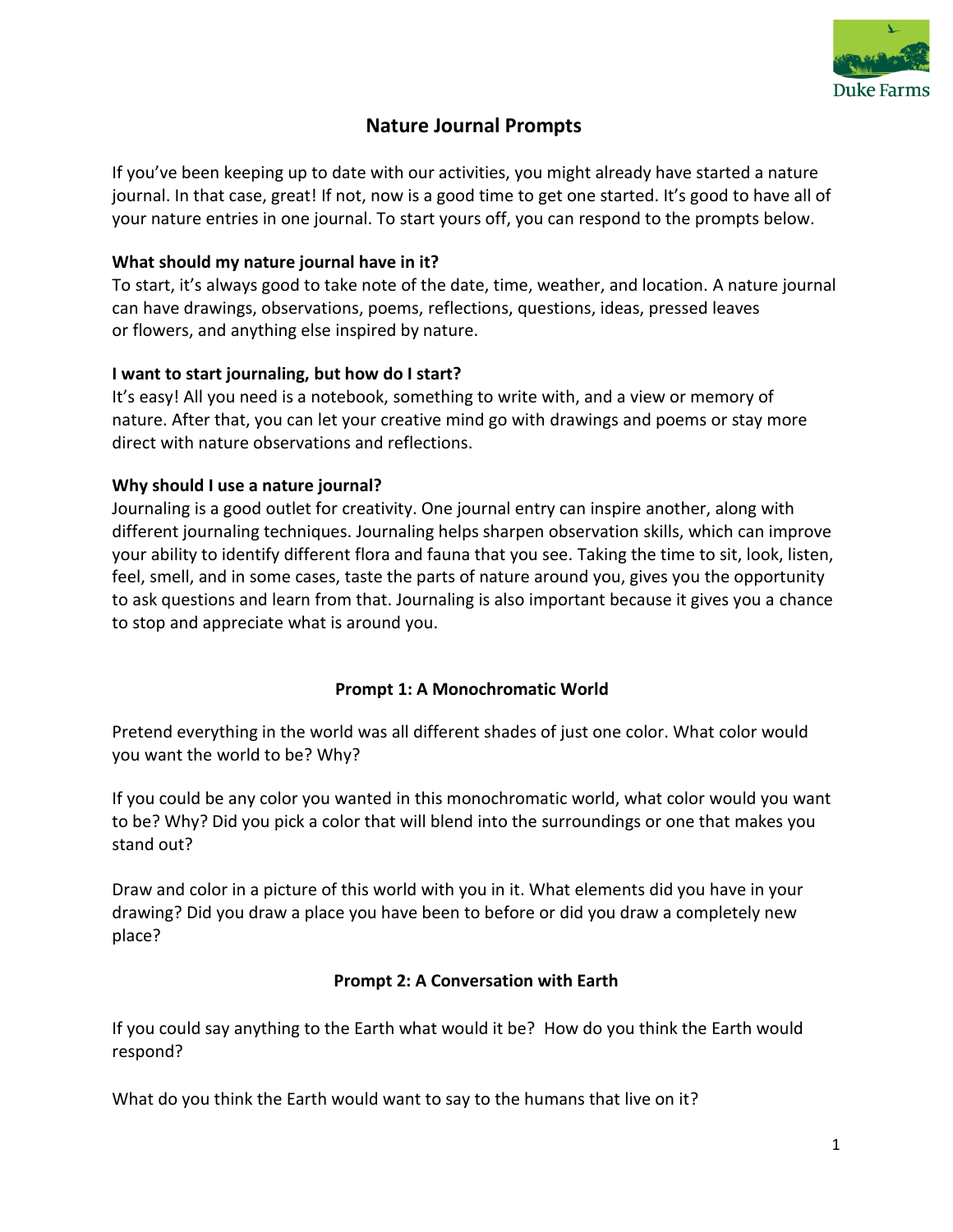

### **Prompt 3: Your Favorite Places**

Divide a page or 2 of your journal into 4 sections. Close your eyes. Think about your favorite place in nature.

In section 1, scribble some colors that remind you of that place. In section 2, write down some adjectives that describe that place. In section 3, use onomatopoeia to recreate some of the sounds you would hear in that place. In section 4, draw some textures or items you would typically see while at that place.

You can also do this exercise with a partner and compare! For example, if your family goes to the beach often, or you could choose a specific park or travel location, decide together on the spot you've both been. Then, in silence, take a few minutes to fill out the boxes with the same prompts and compare notes. Are there answers that one person had but the other didn't? Did you remember an aspect of that place that your partner forgot about?

### **Prompt 4: Create a Fairy Home**

Trees are often used to create little fairy homes. Small openings and holes in the tree create for a prefect little opening for a fairy. Some build tiny ladders; some have beautiful fuzzy green moss growing on rocks that can be used as a sitting area.

What would your fairy house look like? If you have a tree in your yard, you can make one! Or you can craft one inside with crafting or natural materials.

What would you fairy look like? Draw your fairy or fairy family.



Fairy Homes on South Mountain Fairy Trail in Millburn, NJ